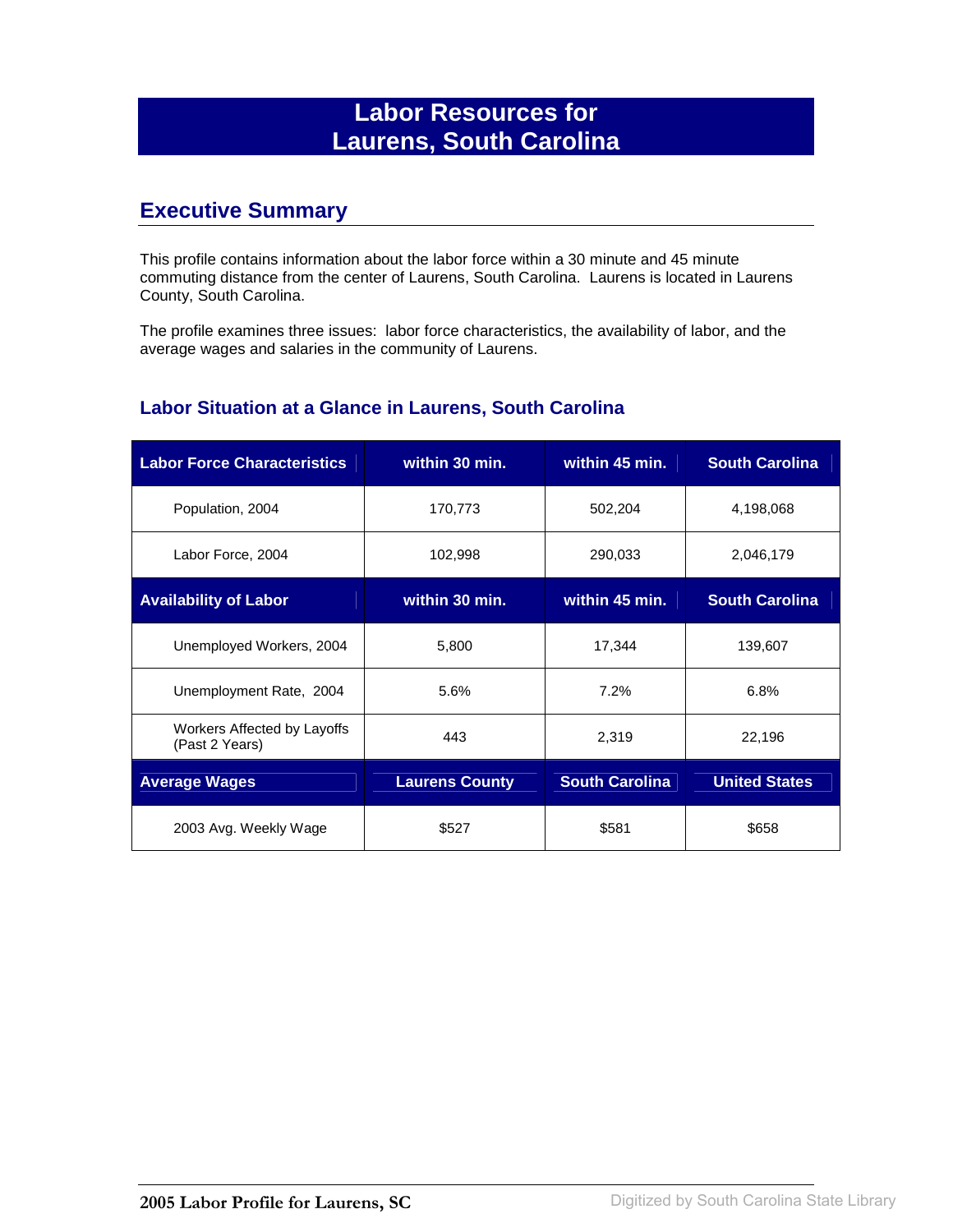## **Labor Force Characteristics for Laurens, South Carolina**

The composition and size of a community's labor force is linked very closely with demographic and economic conditions and trends in the region. The following labor force profile provides basic information on the population base and labor force characteristics so that the reader can better assess labor force conditions in the community.

| <b>Labor Force</b>             |                              |                                                |                          |
|--------------------------------|------------------------------|------------------------------------------------|--------------------------|
|                                | 30 min.<br><b>Drive time</b> | 45 min.<br><b>Drive time</b>                   | <b>South</b><br>Carolina |
| Labor Force<br>2004            | 102,998                      | 290,033                                        | 2,046,179                |
| Change since<br>2000           | 24,558                       | 47,466                                         | 49,079                   |
|                                |                              | <b>Population</b>                              |                          |
| Population 2004                | 170,773                      | 502,204                                        | 4,198,068                |
| Change since<br>2000           | 4,112                        | 15,108                                         | 186,056                  |
| Projected<br>2010              | 163,114                      | 473,965                                        | 4,446,704                |
|                                |                              | <b>Gender Distribution</b>                     |                          |
| Male                           | 82,745                       | 243,106                                        | 2,040,261                |
| Female                         | 88,028                       | 259,098                                        | 2,132,454                |
|                                |                              | <b>Age Distribution</b>                        |                          |
| Ages 20-34                     | 34,420                       | 101,847                                        | 875,330                  |
| Ages 35-49                     | 38,010                       | 112,311                                        | 925,330                  |
| Ages 50-64                     | 30,667                       | 89,079                                         | 739,980                  |
| 20-54<br>*Prime Working<br>Age | 83,799                       | 247,445                                        | 2,084,880                |
|                                |                              | <b>Highest Level of Educational Attainment</b> |                          |
| <b>High School</b>             | 52,547                       | 147,915                                        | 778,054                  |
| Some College                   | 31,115                       | 95,507                                         | 500,194                  |
| Associate<br>Degree            | 11,262                       | 34,928                                         | 173,428                  |
| <b>Bachelors</b><br>Degree     | 20,719                       | 67,600                                         | 351,526                  |
| Post Bachelor                  | 9,577                        | 31,410                                         | 178,529                  |

\*Prime working age group: People between the ages of 18-54 are often referred to as the prime working age group. In staffing a new facility, prudent managers often prefer to staff its production work force with workers whose ages form a normal distribution curve. This provides for stability, flexibility and continuity of knowledge.

Source: 2004 Estimates Based on 2000 U.S. Census of Population and Woods and Poole, 2003 Edition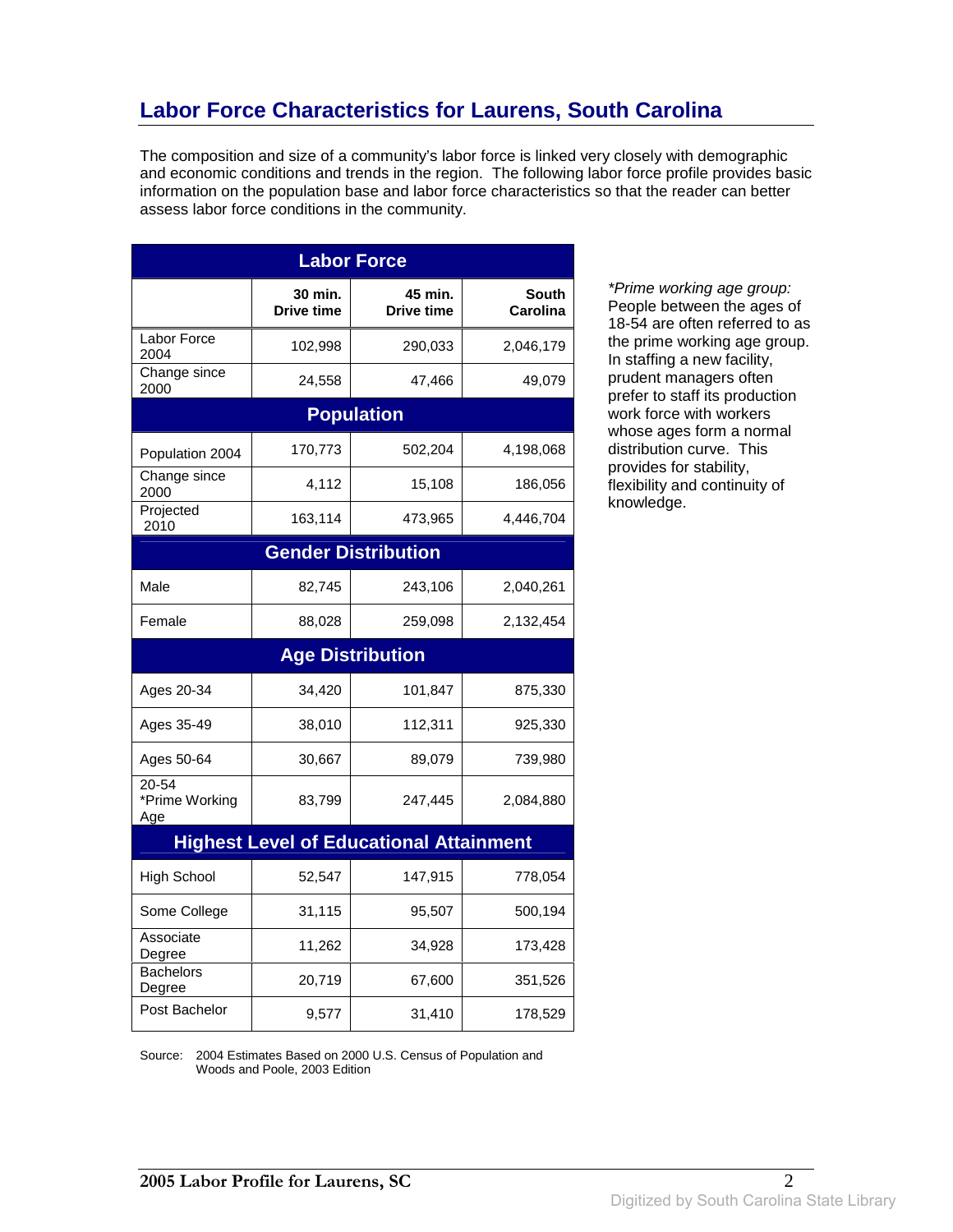# **Employment Characteristics for Laurens, South Carolina**

| <b>Total Employment</b>                                                     |        |         |           |
|-----------------------------------------------------------------------------|--------|---------|-----------|
| 30 min.<br>South<br>45 min.<br>Drive time<br>Carolina<br>Drive time<br>Year |        |         |           |
| 2004                                                                        | 97.198 | 272,689 | 1,906,571 |

Total Employment data include all full and part-time wage and salaried workers in the area. These people may or may not reside in the area.

| <b>Monthly Employment by Sector</b><br><b>In Laurens County</b>                                              |                       |                       |                |
|--------------------------------------------------------------------------------------------------------------|-----------------------|-----------------------|----------------|
| Sector                                                                                                       | 30 min.<br>Drive time | 45 min.<br>Drive time | South Carolina |
| Agriculture, Forestry, Fishing and Hunting                                                                   | 210                   | 665                   | 12,379         |
| <b>Mining</b>                                                                                                | 12                    | 44                    | 1,603          |
| <b>Utilities</b>                                                                                             | 102                   | 401                   | 11,891         |
| <b>Construction</b>                                                                                          | 2,979                 | 10,698                | 111,730        |
| <b>Manufacturing</b>                                                                                         | 11,775                | 40,334                | 275,573        |
| Wood product manufacturing                                                                                   | 509                   | 943                   | 8,371          |
| Nonmetallic mineral product manufacturing                                                                    | 229                   | 584                   | 9,155          |
| Primary metal manufacturing                                                                                  | 63                    | 70                    | 6,317          |
| Fabricated metal product manufacturing                                                                       | 1,980                 | 4,206                 | 27,357         |
| Machinery manufacturing                                                                                      | 1,062                 | 3,678                 | 21,278         |
| Computer and electronic product<br>manufacturing                                                             | 209                   | 755                   | 7,666          |
| Electrical equipment and appliance mfg.                                                                      | 205                   | 758                   | 10,748         |
| Transportation equipment manufacturing                                                                       | 436                   | 1,895                 | 30,932         |
| Furniture and related product manufacturing                                                                  | 312                   | 1,122                 | 4,225          |
| Miscellaneous manufacturing                                                                                  | 162                   | 953                   | 7,846          |
| Food manufacturing                                                                                           | 131                   | 480                   | 17,832         |
| Beverage and tobacco product<br>manufacturing                                                                |                       |                       | 1,445          |
| Textile mills                                                                                                | 872                   | 2,892                 | 40,207         |
| Textile product mills                                                                                        | 285                   | 1,034                 | 9,724          |
| Apparel manufacturing                                                                                        | 68                    | 293                   | 5,321          |
| Paper manufacturing                                                                                          | 135                   | 512                   | 14,710         |
| Printing and related support activities                                                                      | 115                   | 448                   | 7,327          |
| Petroleum and coal products manufacturing                                                                    |                       |                       | 288            |
| Chemical manufacturing                                                                                       | 912                   | 3,305                 | 21,659         |
| Plastics and rubber products manufacturing                                                                   | 1,462                 | 4,676                 | 23,054         |
| <b>Wholesale Trade</b>                                                                                       | 1,727                 | 6,265                 | 62,523         |
| <b>Retail Trade</b>                                                                                          | 6,728                 | 23,644                | 224,031        |
| <b>Transportation and Warehousing</b>                                                                        | 1,539                 | 5,929                 | 46,941         |
| <b>Education and Health Services</b>                                                                         | 10,803                | 34,290                | 156,232        |
| <b>Leisure and Hospitality</b>                                                                               | 4,772                 | 16,503                | 192,748        |
| <b>Professional and Business Services</b><br>Source: 2003 Covered Wages, SC Employment Securities Commission | 6,697                 | 22,836                | 186,481        |

Source: 2003 Covered Wages, SC Employment Securities Commission

**2005 Labor Profile for Laurens, SC** 3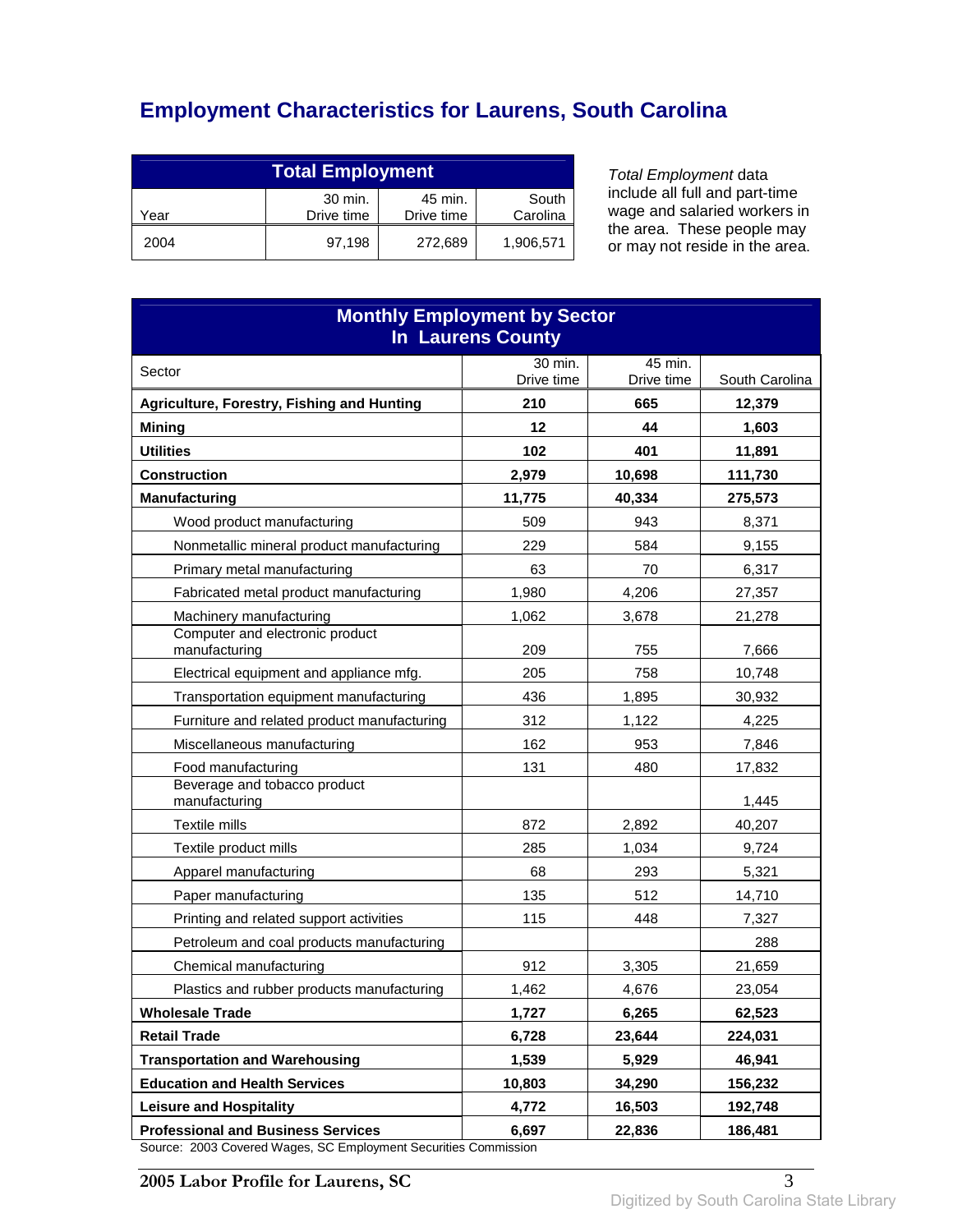| <b>Largest Industries by Total Employment</b><br><b>In Laurens County, SC</b> |               |                                        |            |           |
|-------------------------------------------------------------------------------|---------------|----------------------------------------|------------|-----------|
| <b>Company Name</b>                                                           | City          | <b>Primary Product/Service</b>         | Employment | Date Est. |
| <b>Wal-Mart Distribution Ctr</b>                                              | Laurens       | Miscellaneous durable goods            | 1250       | 1987      |
| Timken-Clinton                                                                | Clinton       | <b>Roller bearings</b>                 | 1010       | 1961      |
| Dispoz-O-Products Inc                                                         | lFountain Inn | Disposable plastic items               | 650        | 1985      |
| Faurecia                                                                      | Fountain Inn  | Interior plastic trim                  | 650        | 2001      |
| <b>BF Shaw Inc</b>                                                            | Laurens       | Pipe fabrication                       | 347        | 1987      |
| Richloom Home Fashions                                                        | Clinton       | Bedspreads & comforters                | 275        | 1978      |
| Teknor Apex Carolina Co                                                       | Fountain Inn  | Plastic materials & resins             | 240        | 1991      |
| Anderson Hardwood<br>Floors                                                   | Clinton       | Hardwood flooring                      | 225        | 1946      |
| <b>Avery Dennison</b>                                                         | Clinton       | <b>Printed labels</b>                  | 210        | 1983      |
| AstenJohnson Clinton Inc                                                      | Clinton       | Wet pressed fabrics                    | 207        | 1967      |
| Jostens Inc                                                                   | Laurens       | Graduation gowns & caps                | 186        | 1973      |
| CeramTec North America                                                        | Laurens       | Custom technical ceramics              | 180        | 1961      |
| <b>GEN III Group</b>                                                          | Fountain Inn  | Metal fabrication                      | 150        | 1984      |
| Milliken & Co-Gilliland<br>Industrial Corp                                    | Laurens       | Knit industrial fabrics                | 140        |           |
| Norbord South Carolina<br>Inc                                                 | Kinards       | Oriented strand board                  | 131        | 1998      |
| <b>Fisher Barton Inc</b>                                                      | lFountain Inn | Metal stampings & welded<br>assemblies | 125        | 1973      |
| <b>Consolidated Fabricators</b><br>Inc                                        | Clinton       | Fabricated sheet metal                 | 120        | 1993      |
| <b>Renfro Corp</b>                                                            | Clinton       | Sock distribution                      | 120        |           |
| <b>TNT Logistics</b>                                                          | Laurens       | Tires                                  | 117        | 1990      |
| <b>Box USA</b>                                                                | Laurens       | Corrugated containers                  | 115        | 1970      |

#### **Employer-Employee Relationship**

Employer-employee relations in South Carolina are very stable and the state consistently ranks as one of the least unionized in the nation. In 2004, only 4.5 percent of the state's workers were members of a labor union. Additionally, the state has consistently had one of the lowest work stoppage rates in the United States. On average, less than .01 percent of working time was lost due to strikes in manufacturing and non-manufacturing industries combined.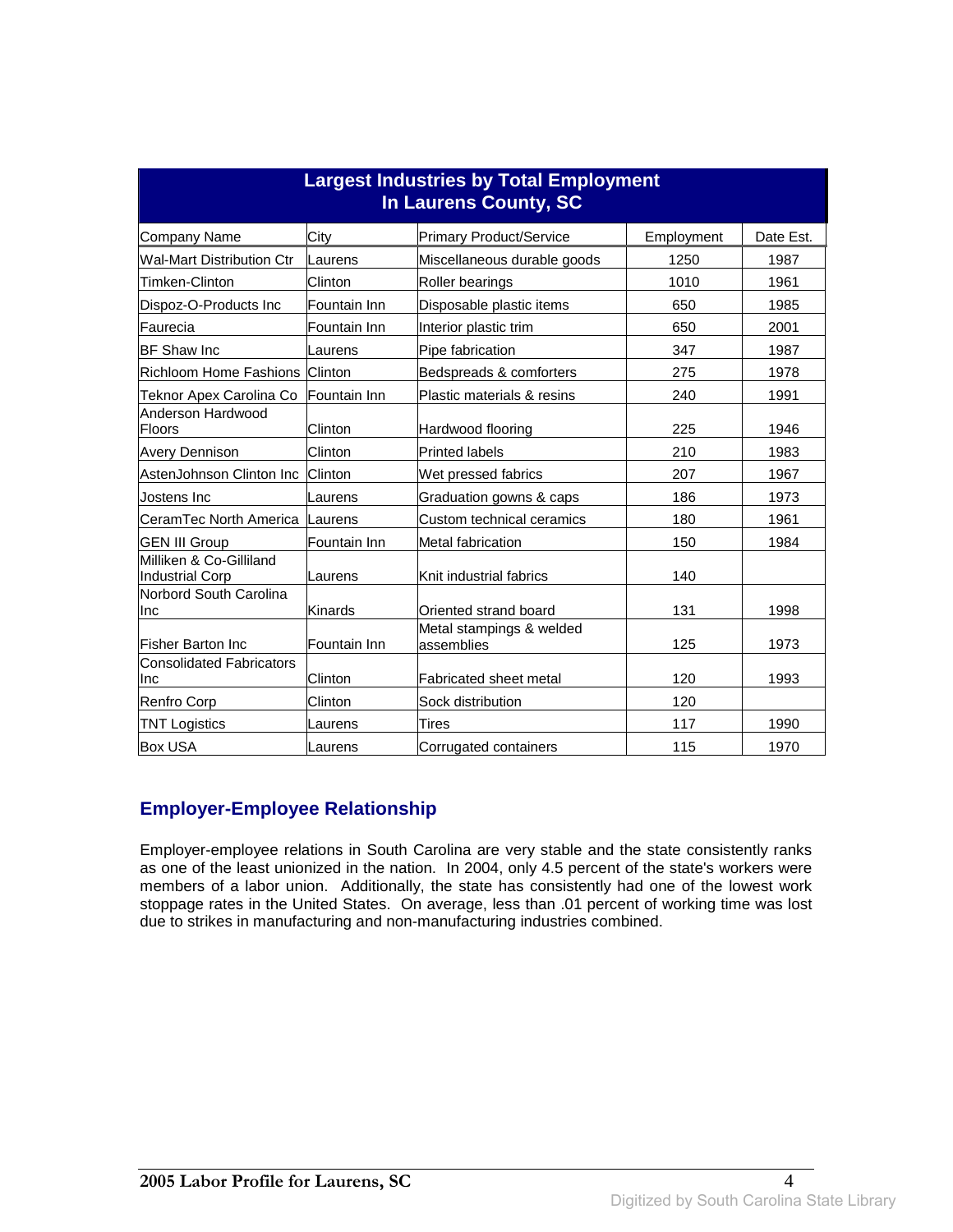#### **Labor Force Participation & Unemployment**

| <b>Labor Force Participation &amp; Unemployment</b> |                       |                       |                |
|-----------------------------------------------------|-----------------------|-----------------------|----------------|
| Year                                                | 30 min.<br>Drive time | 45 min.<br>Drive time | South Carolina |
| Labor Force<br>(2004)                               | 102,998               | 290,033               | 2,046,179      |
| Labor Force<br>Change from 2000                     | 24,558                | 47,466                | 49,079         |
| Labor Force<br><b>Participation Rate</b>            | 60%                   | 58%                   | 49%            |
| Unemploy-<br>ment (2004)                            | 5,800                 | 17.344                | 139.607        |
| Unemployment<br>Rate                                | 5.6%                  | 7.2%                  | 6.8%           |

The labor force participation rate is the percentage which results from dividing the labor force count by the total population.

Unemployment reflects the total number of persons who do not have a job and are actively seeking employment.

#### **Other Potential Sources of Labor Supply**

| <b>Total Jobs Lost</b><br><b>Due to Mass Closings and Layoffs</b><br><b>Past Two Years</b> |                       |                       |                |
|--------------------------------------------------------------------------------------------|-----------------------|-----------------------|----------------|
| Sector                                                                                     | 30 min.<br>Drive time | 45 min.<br>Drive time | South Carolina |
| Total                                                                                      | 443                   | 2,319                 | 22,196         |
| Manufacturing                                                                              | 397                   | 2,147                 | 19,196         |
| <b>Distribution</b>                                                                        | 16                    | 85                    | 1,213          |
| Service                                                                                    | 29                    | 87                    | 1,745          |
| Other                                                                                      |                       |                       | 42             |

Recent closings and layoffs are a rich source of skilled and experienced labor for companies seeking to locate or expand in a given area. Industries in which layoffs and closings occur can provide some indication of the skills and knowledge-base of many unemployed and underemployed workers in a region.

| <b>Commuters to Other Areas</b>                                  |        |        |        |  |
|------------------------------------------------------------------|--------|--------|--------|--|
| 30 min.<br>45 min.<br>South Carolina<br>Drive time<br>Drive time |        |        |        |  |
| Commuters to<br>other areas                                      | 20,299 | 47,088 | 31,833 |  |

Source: 2000 U.S. Census of Population

 Workers commuting to places outside their resident are a significant source of experienced labor for new and expanding industries. These workers may be willing to consider an opportunity for employment nearer their place of residence.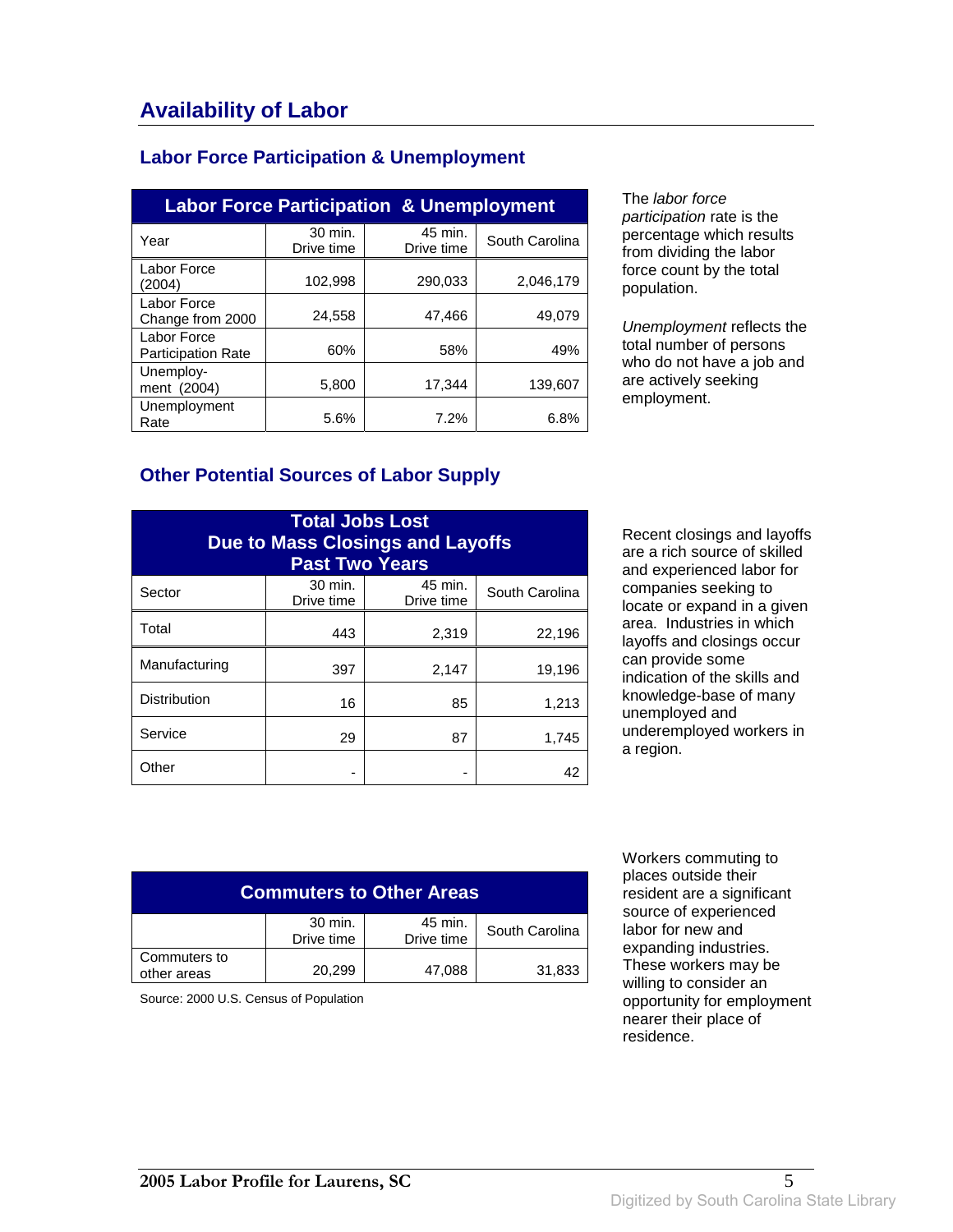### **Recent Graduates of South Carolina's Colleges and Universities**

| <b>Certificates/Degrees Conferred</b><br><b>From Technical Colleges</b><br>in Select Degrees Within 45 Minute Drive Time of Laurens County, SC |                                                        |  |  |
|------------------------------------------------------------------------------------------------------------------------------------------------|--------------------------------------------------------|--|--|
| Degree Area                                                                                                                                    | Two Year Certificates/Degrees Conferred<br>2002 - 2004 |  |  |
| Computer and Information Sciences (Total)                                                                                                      | 152                                                    |  |  |
| Data Processing Technology                                                                                                                     | 142                                                    |  |  |
| Engineering Technologies (Total)                                                                                                               | 142                                                    |  |  |
| Electrical , Electronic & Communications                                                                                                       | 19                                                     |  |  |
| Mechanical Engineering/Tech                                                                                                                    | 2                                                      |  |  |
| Mechanic & Repair Technologies (Total)                                                                                                         | 231                                                    |  |  |
| <b>Industrial Electronics</b>                                                                                                                  | 62                                                     |  |  |
| <b>HVAC</b>                                                                                                                                    | 85                                                     |  |  |
| Precision Production (Total)                                                                                                                   | 282                                                    |  |  |
| Machine Tool Technology/Machinist                                                                                                              | 86                                                     |  |  |

| <b>Graduation From South Carolina's</b><br><b>Four Year Colleges and Universities</b><br><b>In Select Degrees</b> |                  |                               |  |
|-------------------------------------------------------------------------------------------------------------------|------------------|-------------------------------|--|
|                                                                                                                   |                  | Degrees Conferred (2002-2004) |  |
|                                                                                                                   | <b>Bachelors</b> | Post- Grad                    |  |
| Computer and Information<br>Science (Total)                                                                       | 910              | 108                           |  |
| <b>Computer Engineering</b>                                                                                       | 150              | 149                           |  |
| <b>Computer Programming</b>                                                                                       | 12               | 5                             |  |
| Engineering & Related<br>Technologies (Total)                                                                     | 1,316            | 786                           |  |
| <b>Chemical Engineering</b>                                                                                       | 136              | 38                            |  |
| <b>Electrical Engineering</b>                                                                                     | 257              | 150                           |  |
| Industrial Engineering                                                                                            | 78               | 44                            |  |
| <b>Mechanical Engineering</b>                                                                                     | 268              | 95                            |  |
| Business Admin &<br>Management                                                                                    | 4,754            | 1,018                         |  |
| International Business/Trade                                                                                      | 178              | 276                           |  |

Source: South Carolina Commission on Higher Education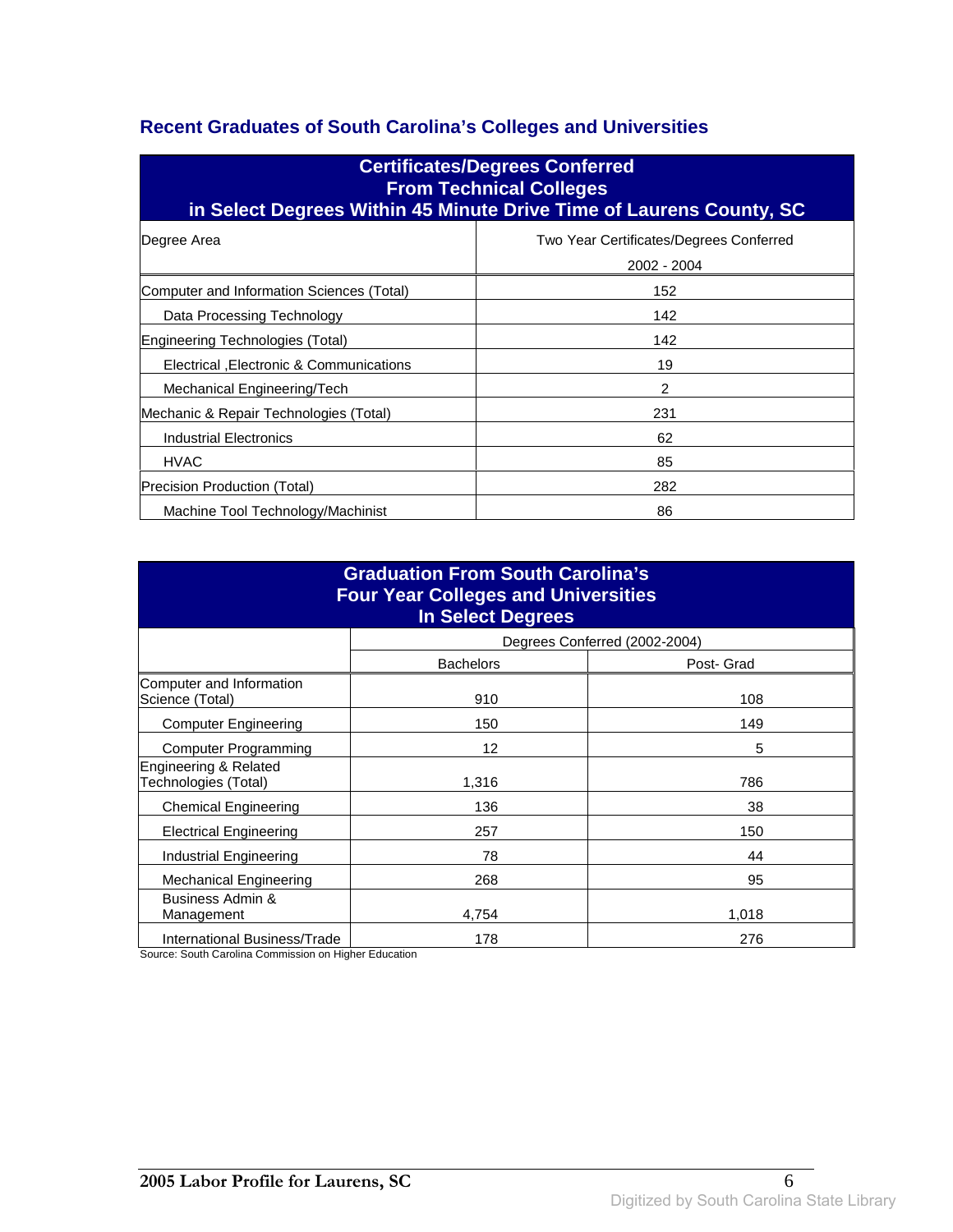### **Wages and Salaries**

| <b>Average Wage and Salary</b><br><b>Comparison</b> |                   |                |                      |
|-----------------------------------------------------|-------------------|----------------|----------------------|
| Sector                                              | Laurens<br>County | South Carolina | <b>United States</b> |
| Avg. Weekly<br>Wages*                               | \$527             | \$581          | \$658                |
| Avg. Annual<br>Salary*                              | \$27,384          | \$30,240       | \$37,508             |
| Avg. Hourly Prod.<br>Wages**                        | N/A               | \$14.73        | \$16.14              |

\*Covered Wages and Employment, 2003, SC Employment Securities Commission

\*\* Employment & Earnings, 2004, U.S. Department of Labor

| <b>Average Annual Salary</b><br><b>Manufacturing Sectors, 2004</b> |                |                |  |
|--------------------------------------------------------------------|----------------|----------------|--|
| Sector                                                             | Laurens County | South Carolina |  |
| <b>Manufacturing Total</b>                                         | \$35,,29       | \$39,027       |  |
| Wood product                                                       | \$34,975       | \$30,808       |  |
| Nonmetallic mineral product                                        | \$41,997       | \$39,031       |  |
| Primary metal                                                      | \$41,995       | \$49,695       |  |
| Fabricated metal product                                           | \$35,883       | \$37,533       |  |
| Machinery                                                          | \$31,109       | \$39,952       |  |
| Computer and electronic product                                    | ***            | \$40,186       |  |
| Electrical equipment and appliance                                 | ***            | \$40,178       |  |
| <b>Transportation equipment</b>                                    | ***            | \$44,099       |  |
| Furniture and related product                                      | \$30,052       | \$27,907       |  |
| Miscellaneous                                                      | ***            | \$34,350       |  |
| Food                                                               | ***            | \$26,620       |  |
| Beverage and tobacco product                                       | ***            | \$35,765       |  |
| Textile mills                                                      | \$41,665       | \$31,898       |  |
| Textile product mills                                              | ***            | \$25,618       |  |
| Apparel                                                            | ***            | \$23,705       |  |
| Paper                                                              | ***            | \$55,139       |  |
| Printing and related support<br>activities                         | ***            | \$36,634       |  |
| Petroleum and coal products                                        | ***            | \$49,113       |  |
| Chemical                                                           | \$41,457       | \$50,870       |  |
| Plastics and rubber products                                       | \$33,716       | \$46,620       |  |

\*\*\*Indicates data suppressed

Source: Covered Wages and Employment, SC Employment Securities Commission